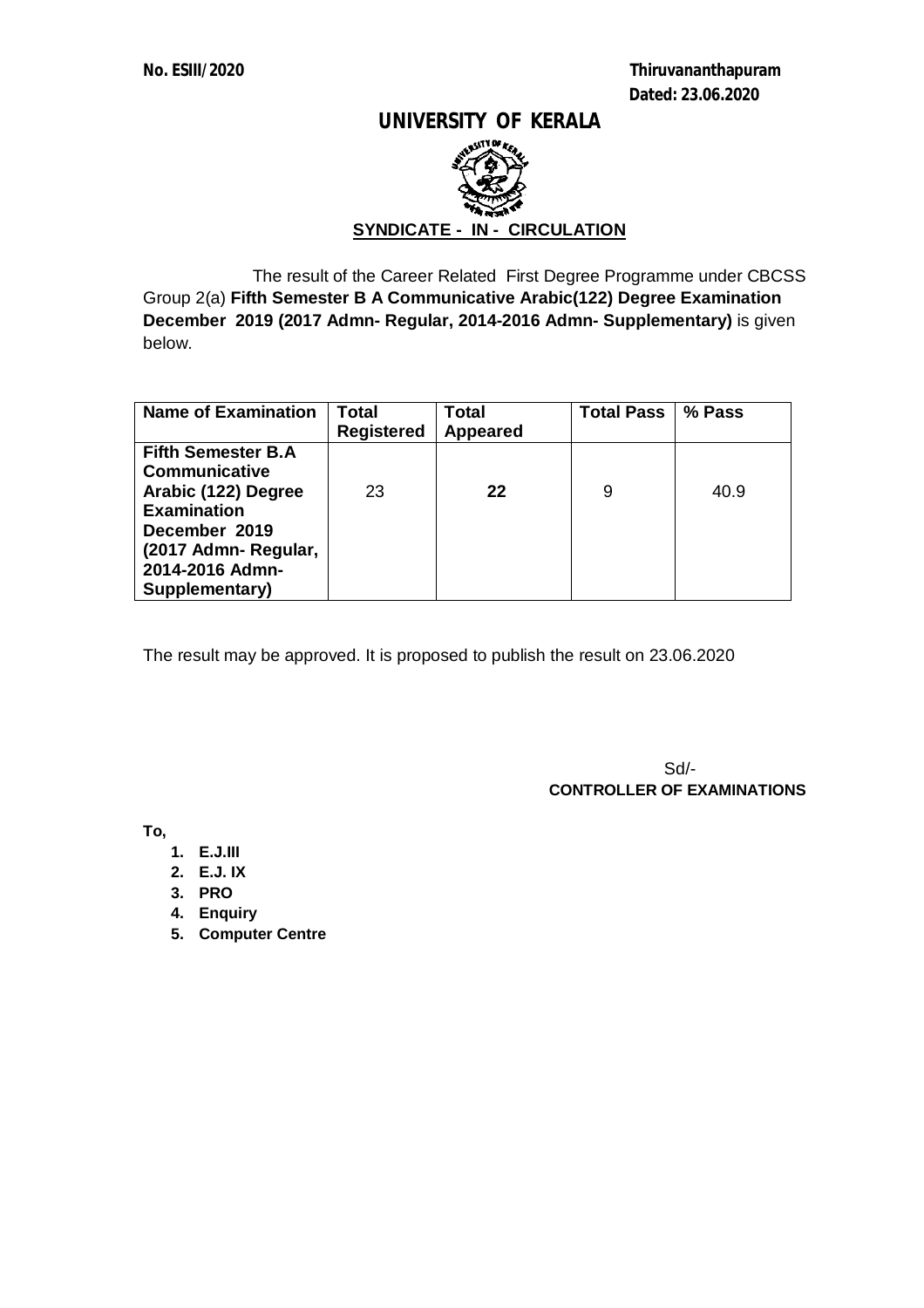

## **UNIVERSITY OF KERALA**

# **NOTIFICATION**

- **1.** The following is the provisional list of Register Numbers of the successful candidates at the Career Related First Degree Programme Under CBCSS Group2(a**) Fifth Semester B.A Communicative Arabic(122) Degree Examination December 2019 (2017 Admn- Regular, 2014-2016 Admn- Supplementary)** as declared by the Board of Examiners.
- 2. For 2014 Admn candidates, the successful completion of a semester a student has to score a minimum SCPA of 4.00(E Grade). A minimum of 40% of marks (E Grade) is required for passing a course with a separate minimum of 40%(E Grade) for continuous Evaluation and End Semester Evaluation.
- 3. For 2015 Admission Candidates, a student has to score a minimum 35% marks each for ESE and CE for a course pass. However, 40% in aggregate(CE+ESE) is required for a semester pass.
- 4. The last date for revaluation and scrutiny is **06.07.2020**. Candidates should make use of draftmark list available in the university website for applying for revaluation. Application for scrutiny and revaluation should be submitted online only.

| <b>COURSE CODE</b> | <b>COURSE</b>                                   |
|--------------------|-------------------------------------------------|
| <b>AC 1541</b>     | <b>INDIAN WRITIND IN ARABIC</b>                 |
| <b>AC 1542</b>     | <b>WOMEN'S LITERATURE IN ARABIC</b>             |
| AC 1543            | <b>MODERN ARABIC LITERATURE(2014 ADMN ONLY)</b> |
| <b>AC 1571</b>     | <b>USE OF LANGUAGE II</b>                       |
| AC 1572            | <b>ARABIC WRITING SKILL</b>                     |
| AC 1573            | <b>COMMERCIAL ARABIC</b>                        |
|                    | <b>OPEN COURSE</b>                              |

Sd/-

#### **CONTROLLER OF EXAMINATIONS**

**University Buildings, Thiruvananthapuram Date : 23.06.2020**